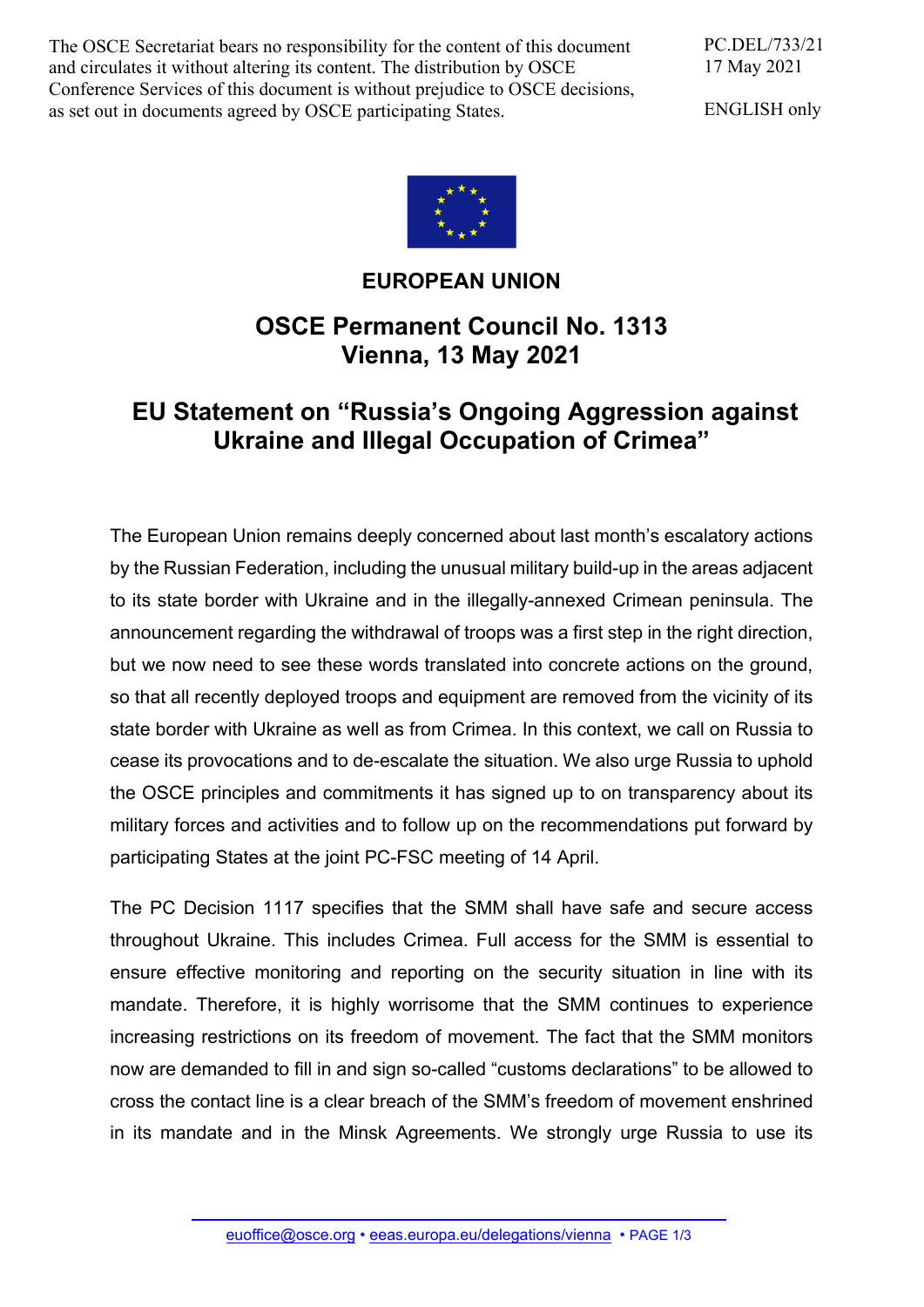considerable influence over the armed formations it backs to ensure that the SMM can operate in line with its mandate.

Since the end of March, the SMM has experienced an unprecedented increase in interference with its technical equipment. This is unacceptable. The SMM reports almost constant GPS signal interference, including on take-off and landing in areas near their base in Stepanivka. For example, on 6 May, a long-range UAV experienced jamming during take-off, during its flight over NGCAs and during three attempted emergency landings. According to the SMM, this interference could have originated from anywhere within a radius of tens of kilometres from the UAVs' positions. Longrange UAVs are an essential part of SMM operations, especially at night and in areas where the Mission's monitoring and freedom of movement are restricted. Such attacks hinder the SMM's ability to conduct effective monitoring and reporting of the security situation in line with its mandate. Those responsible must be held accountable, both politically and financially.

We call on Russia to engage constructively in the TCG discussions, instead of portraying itself as a neutral mediator. It was Russia's acts of aggression and illegal annexation of the Autonomous Republic of Crimea and the city of Sevastopol that started this seven year-long conflict, which Russia is also fuelling by providing financial and military support to the armed formations it backs. It is time for Russia to take responsibility for its actions and implement the Minsk Agreements in full.

The UN Charter, the Helsinki Final Act and the Paris Charter outline the fundamental principles of respect for the sovereignty and territorial integrity of any State and the prohibition of any use of force to change borders. On this basis, we continue to condemn Russia's illegal annexation of the Crimean peninsula. We are deeply concerned with the ongoing human rights violations on the peninsula, as systematic repression of individuals seen to oppose so-called de facto authorities continues unabated. It is also worrying that Russia continues with its militarisation of the peninsula, and we are concerned about Russia's announced closure of certain parts of the Black Sea to foreign state vessels until October 2021.

The EU remains firm in its call on all sides to swiftly and fully implement the Minsk agreements and honour their commitments in full in order to achieve a sustainable political solution to the conflict in line with the OSCE principles and commitments. We call on Russia to fully assume its responsibility in this regard and to use its considerable